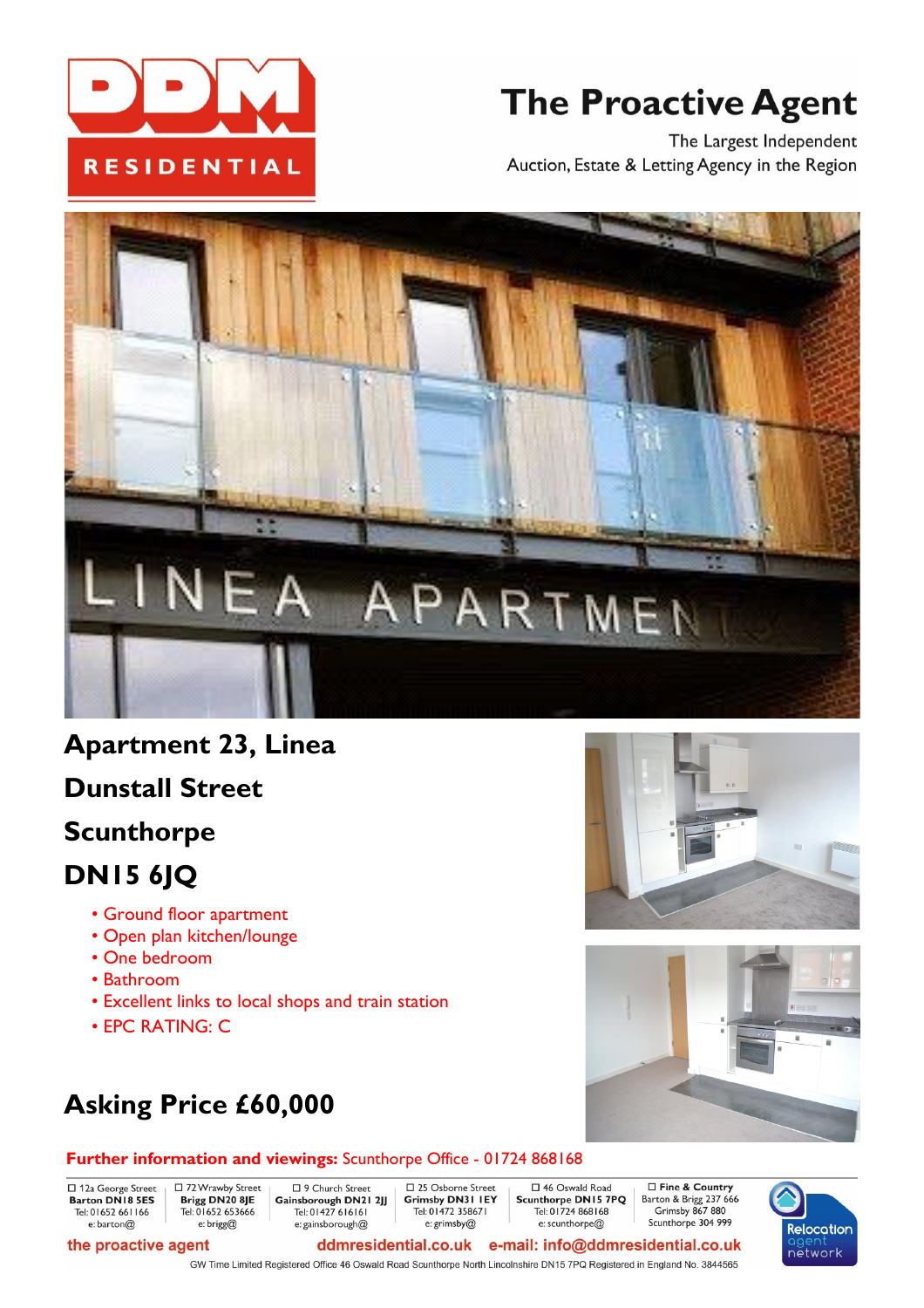#### **DESCRIPTION**

DDM Residential are delighted to offer to the open market <sup>a</sup> one bedroom ground floor apartment situated purpose built block in the central area of Scunthorpe with excellent links to local shops and train station. Lending itself to first time buyers and buy to let investors alike with internal inspection <sup>a</sup> must.

The apartment briefly comprises of central entrance hallway, doors onto the rear facing open plan lounge/kitchen area with <sup>a</sup> range of wall and base units and integrated appliances, double bedroom and bathroom with <sup>a</sup> three piece suite in white completing the living accommodation with the benefit of no onward chain for ease of purchase, internal inspection is invited although strictly via prior arrangemen<sup>t</sup> through the selling agent.

### **ACCOMMODATION**

#### **ENTRANCE**

Onto central reception hallway, wall mounted electric heater, access onto all rooms and utility cupboard.

### **UTILITY CUPBOARD**

Space and plumbing for automatic washing machine and hot water tank.

# **OPAN PLAN KITCHEN/LOUNGE AREA**

#### 12ft 9 <sup>x</sup> 12ft 3

uPVC double glazed windows to the rear, spotlights inset to the ceiling, wall mounted electric heater, range of wall and base units with complimentary roll top work surfaces, integrated four ring electric ceramic hob and integrated electric oven and grill, extractor hood over, additional integral fridge and freezer.

### **BEDROOM**

### 9ft 10 <sup>x</sup> 8ft 5

With uPVC double glazed window and wall mounted electric heater.



















The Largest Independent Auction, Estate & Letting Agency in the Region SALES ELETTINGS EMORTGAGE ADVICE EAUCTIONS ECOMMERCIAL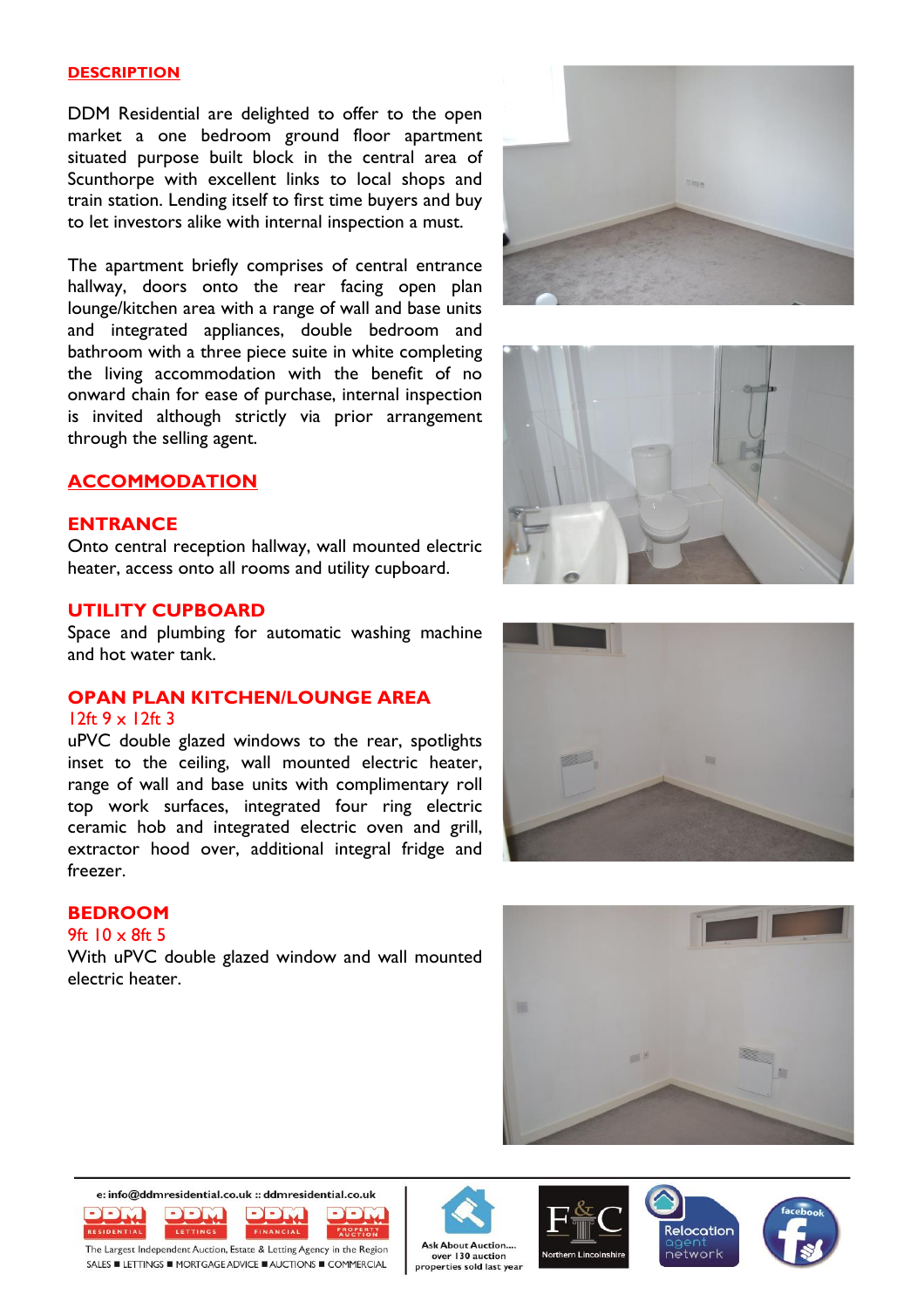#### **BATHROOM**

Has <sup>a</sup> three piece suite in white comprising <sup>a</sup> panel enclosed bath with mixer tap and separate shower over, close coupled w.c, pedestal wash hand basin with fully tiled walls/floor and wall mounted heated towel rail.

#### **REF: SCS180101**











The Largest Independent Auction, Estate & Letting Agency in the Region SALES ■ LETTINGS ■ MORTGAGE ADVICE ■ AUCTIONS ■ COMMERCIAL